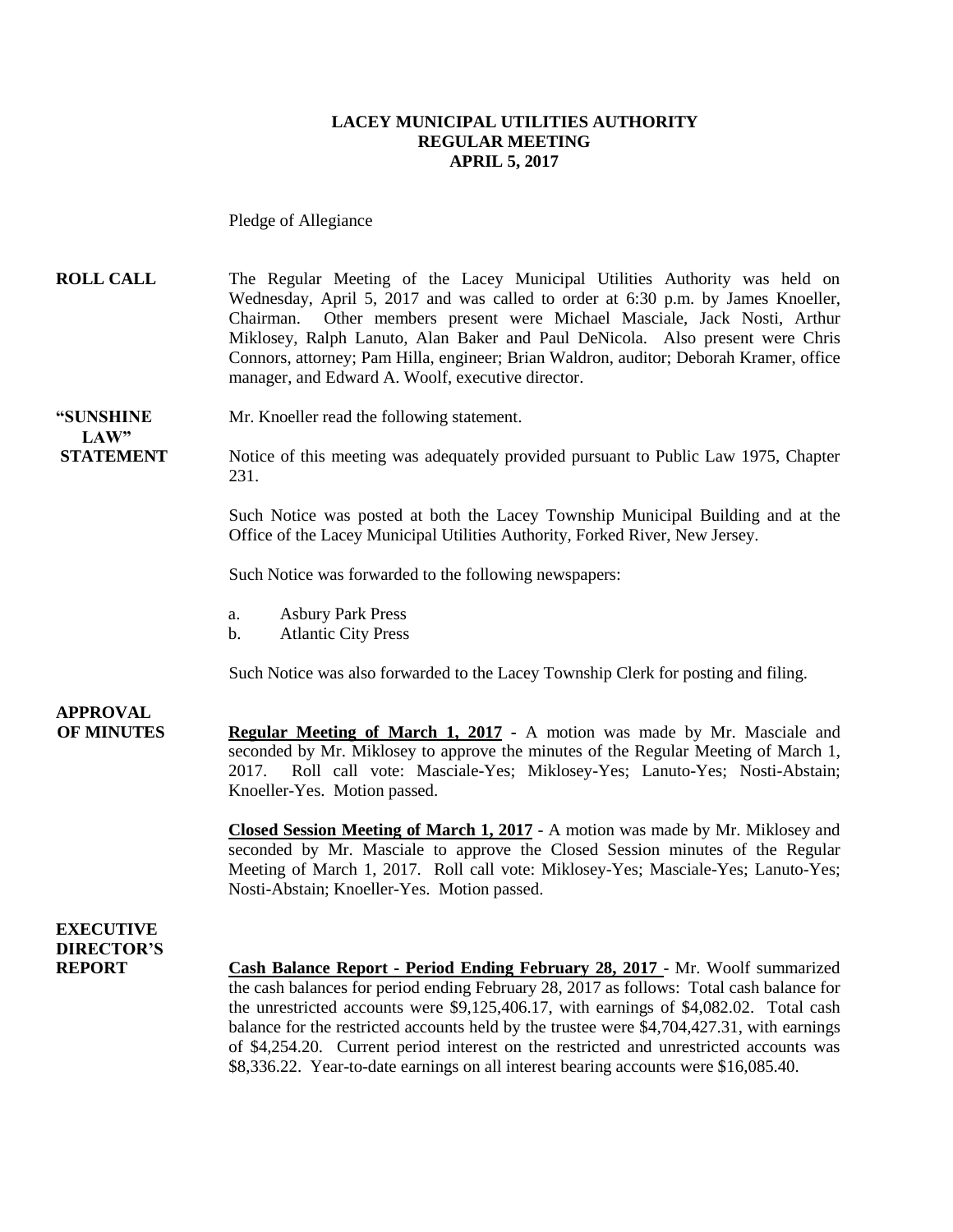|                                    | <u> Resolution 2017-29 – Award Contract – Fairview Avenue Sanitary Improvements</u><br>On recommendation by the executive director, a motion was made by Mr. Miklosey and<br>seconded by Mr. Masciale to adopt Resolution 2017-29, Resolution of the Lacey<br>Municipal Utilities Authority, County of Ocean, State of New Jersey, Awarding a<br>Contract for Fairview Avenue Sanitary Improvements Project to Earle Asphalt Co., in<br>the amount of \$363,813.13 Roll call vote: Miklosey-Yes; Masciale-Yes; Lanuto-Yes;<br>Nosti-Yes; Knoeller-Yes. Motion passed.<br>Mr. Knoeller asked Mr. Woolf and RV&V<br>to contact Casey Parker to discuss road restoration for the section that will be disturbed. |
|------------------------------------|---------------------------------------------------------------------------------------------------------------------------------------------------------------------------------------------------------------------------------------------------------------------------------------------------------------------------------------------------------------------------------------------------------------------------------------------------------------------------------------------------------------------------------------------------------------------------------------------------------------------------------------------------------------------------------------------------------------|
| <b>BUSINESS</b><br><b>REPORT</b>   | The business report was submitted for review.                                                                                                                                                                                                                                                                                                                                                                                                                                                                                                                                                                                                                                                                 |
| <b>ENGINEER'S</b><br><b>REPORT</b> | <b>Fairview Lane Sanitary Sewer Improvements</b> – Ms. Hilla stated the bid opening was<br>held March 28 <sup>th</sup> . Their office recommended awarding the contract to lowest bidder,<br>Earle Asphalt Company in the amount of \$363,813.13.                                                                                                                                                                                                                                                                                                                                                                                                                                                             |
| <b>ATTORNEY'S</b><br><b>REPORT</b> | Calvin Street Added Assessment – Mr. Connors stated this matter has been put on<br>hold.                                                                                                                                                                                                                                                                                                                                                                                                                                                                                                                                                                                                                      |
|                                    | Professional Contracts 2017 - Mr. Connors stated his office reviewed contracts<br>submitted by the Authority's Professional Staff and have made recommendations where<br>appropriate.                                                                                                                                                                                                                                                                                                                                                                                                                                                                                                                         |
|                                    | <b>Legal Opinions</b> – Mr. Connors provided to the Authority for consideration a synopsis of<br>the recent Court decision regarding Kane University and the need for expanded Rice<br>Notices.                                                                                                                                                                                                                                                                                                                                                                                                                                                                                                               |
| <b>AUDITOR'S</b><br><b>REPORT</b>  | <b>Accountant's Status Report – Month Ended February 28, 2017</b> – Mr. Waldron<br>reported sewer and water revenues had an unfavorable variance for the month and year<br>to date. Sewer and water expenses had a favorable variance for the month and year to<br>date. User charges on both sewer and water had an unfavorable variance for the month<br>and year to date.                                                                                                                                                                                                                                                                                                                                  |
| <b>CORRESPONDENCE</b>              | <b><u>Stephen Calabro, Fairview Lane</u></b> – Requesting relief of utility bill, due to leaky outside                                                                                                                                                                                                                                                                                                                                                                                                                                                                                                                                                                                                        |

hose bib. Since the water from the leak did not go into the sewer system, a motion was made by Mr. Nosti and seconded by Mr. Miklosey to grant a credit adjustment on the sewer charges in the amount of \$200.06 (39,000 gallons). Roll call vote: Nosti-Yes; Miklosey-Yes; Lanuto-Yes; Masciale-Yes; Knoeller-Yes. Motion passed.

**Mr. & Mrs. Verone, Holmes Ave.** – Requesting relief of utility bill, due to leaky outside hose bib. Since the water from the leak did not go into the sewer system, a motion was made by Mr. Masciale and seconded by Mr. Miklosey to grant a credit adjustment on the sewer charges in the amount of \$112.26 (14,000 gallons). Roll call vote: Masciale-Yes; Miklosey-Yes; Lanuto-Yes; Nosti-Yes; Knoeller-Yes. Motion passed.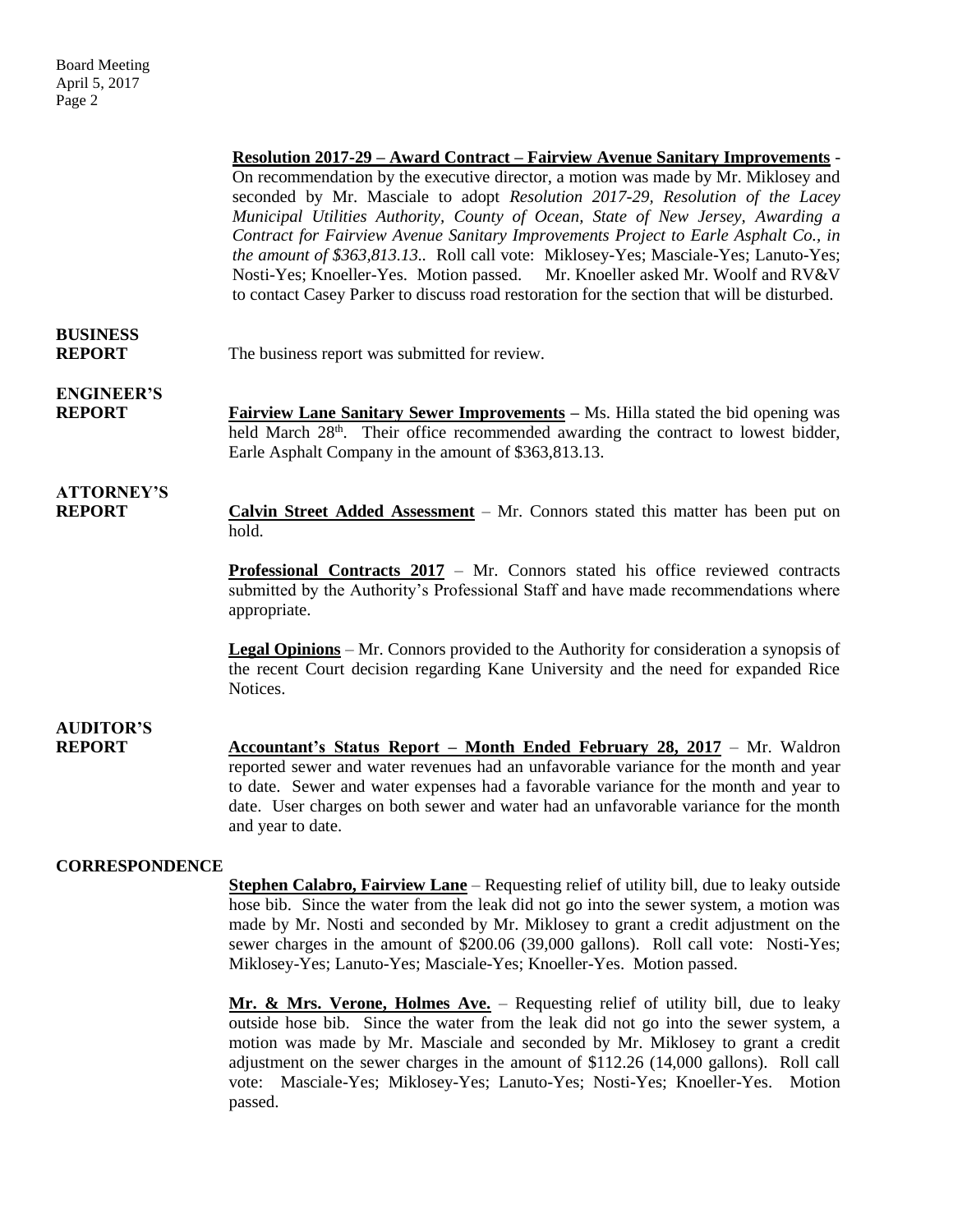**Tony's General Merchandise, W. Lacey Road** - Requesting relief of utility bill, due to two underground leaks. Since the water from the leak did not go into the sewer system, a motion was made by Mr. Nosti and seconded by Mr. Miklosey to grant a credit adjustment on the sewer charges in the amount of \$4,103.90 (534,000 gallons). Roll call vote: Nosti-Yes; Miklosey-Yes; Lanuto-Yes; Masciale-Yes; Knoeller-Yes. Motion passed.

Leslie Potts, Mercury Ct. - Requesting relief of utility bill, due to leaky hot water heater. Since the water from the leak did not go into the sewer system, a motion was made by Mr. Masciale and seconded by Mr. Miklosey to grant a credit adjustment on the sewer charges in the amount of \$59.44 (27,000 gallons). Roll call vote: Masciale-Yes; Miklosey-Yes; Lanuto-Yes; Nosti-Yes; Knoeller-Yes. Motion passed.

## **OLD**

**BUSINESS Professional Services Agreement – Holman, Frenia, Allison, P.C. – Authority Auditor** – Chairman Knoeller executed the Professional Services Agreement between the Lacey Municipal Utilities Authority and Holman, Frenia, Allison, P.C.

> **Professional Services Agreement – Remington, Vernick, & Vena Engineers - Authority Engineer** – Chairman Knoeller executed the Professional Services Agreement between the Lacey Municipal Utilities Authority and Remington, Vernick & Vena Engineers.

## **NEW**

**BUSINESS** There was no new business to discuss.

### **PUBLIC BUSINESS/**

**COMMENT Nick Spaltro, Dunberry Drive (Sea Breeze at Lacey Development)** – Mr. Spaltro was present to again discuss the lack of water pressure issue he and other residents are having at the Seabreeze/Toll Brothers development. He stated there has been no improvements to the water pressure and is concerned that the pressure will deteriorate with new homes being built.

> Mr. Spaltro stated he has 48 psi static pressure at his home. When he opens up the laundry tub it goes down to 38 psi. His kitchen sink has a cold water flow rate of .733 gpm, which is below normal. The plumber recommended installation of a booster pump at a cost of \$500.00. Mr. Spaltro stated this is unacceptable considering he is paying the LMUA a premium price for water service, which the community is not receiving.

> Mr. Woolf explained the size of the tubing is the issue, which represents friction loss inside of the home due to the tubing, in this case PEX tubing. The difference between PEX tubing and copper tubing is that PEX tubing uses insert fittings which narrows the pipe. Fittings are external on copper tubing which does not narrow the pipe. Mr. Woolf had a piece of PEX tubing for demonstration.

> Mr. Knoeller stated it is the developer's responsibility. Once the piping goes into the home, the LMUA has no control over what happens. The homes were designed by the developer and approved by the engineer at that elevation. It is a friction loss inside the home. Mr. Woolf added when the site was developed Toll Brothers was well aware of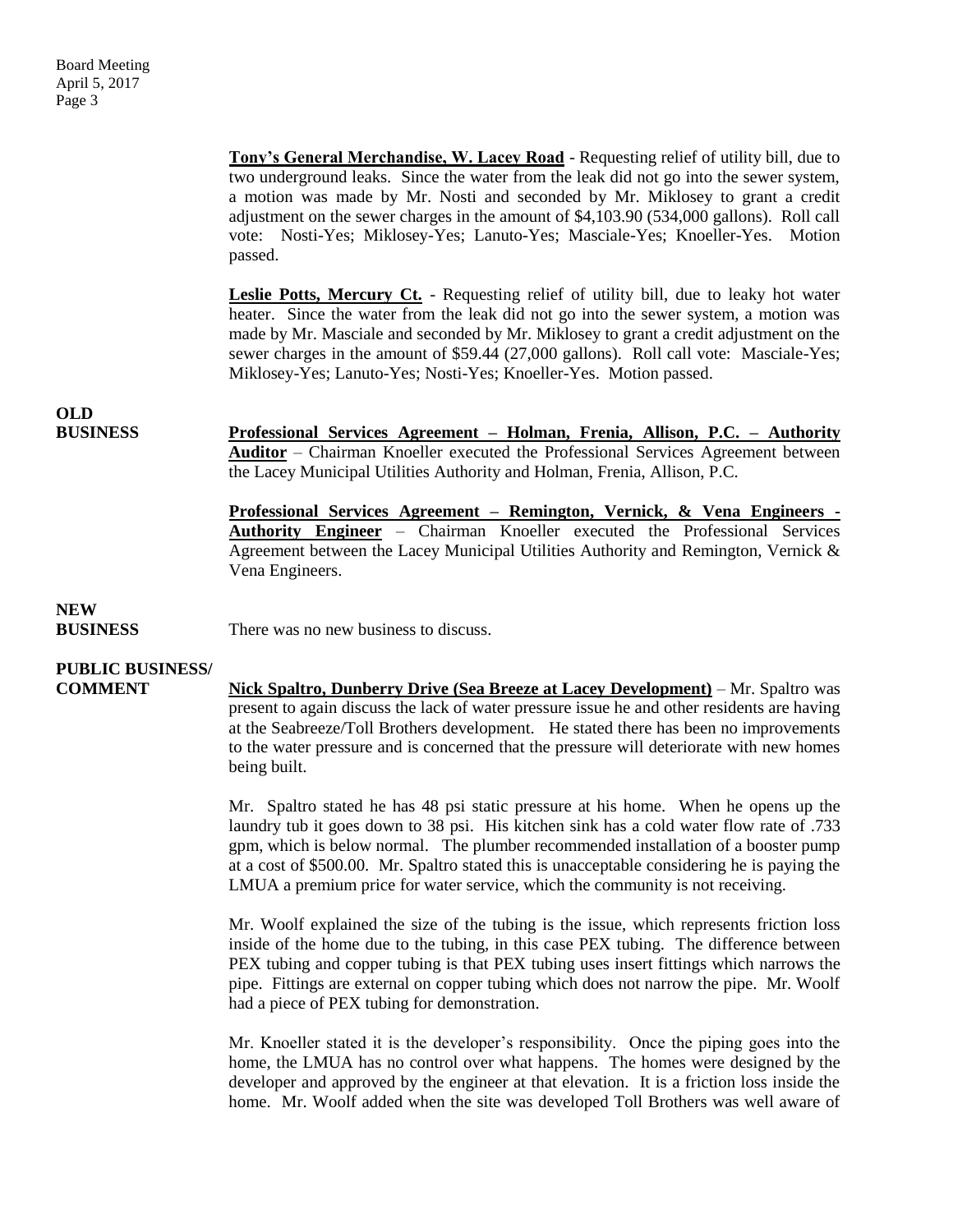the static pressure and elevation on that site. They sold homes with those plumbing fixtures and it is a matter between the homeowner and Toll Brothers. Mr. Spaltro stated the plumber indicated it is a water pressure issue. Additionally, Toll Brothers has discontinued using those plumbing fixture options for this community.

In conclusion, Mr. Woolf stated the developer's engineer designs the water distribution to the site and submit to the Authority for approval, which is reviewed by the Authority's engineer. The only things that are looked at on the plans are the water mains and size of service lines going to the house. The Authority is not made aware of what is going inside the home. Authority approval goes as far as the curb – anything after that is considered part of household plumbing.

Mr. Knoeller stated the Authority's engineer will share their reports showing the approval process if needed.

# **CLOSED**

#### **SESSION RESOLUTION**

**WHEREAS,** Section 8 of the Open Public Meetings Act, Chapter 231, Public Law 1975 permits the exclusion of the public from a meeting in certain circumstances;

**WHEREAS**, this public body is of the opinion that such circumstances presently exist.

**NOW, THEREFORE, BE IT RESOLVED** by the Lacey Municipal Utilities Authority, County of Ocean and State of New Jersey as follows:

1. The public shall be excluded from discussion of action upon the hereinafter specified subject matters.

2. The general nature of this closed session concerns personnel matters.

3. It is anticipated at this time that the above-stated matters will be made public once these matters have been resolved.

4. This resolution shall take effect immediately.

A motion was made by Mr. Masciale and seconded by Mr. Lanuto to adopt the above resolution. Roll call vote: Unanimously approved.

Separate minutes were kept on the above closed session.

# **RE-OPEN**

**MEETING** A motion was made and seconded to return to open session. Motion unanimously carried.

### **OTHER**

**BUSINESS Debra Cardullo –** A motion was made by Mr. Miklosey and seconded by Mr. Masciale authorizing salary increase of \$2,000.00 to Debra Cardullo retroactive to January 1, 2017.